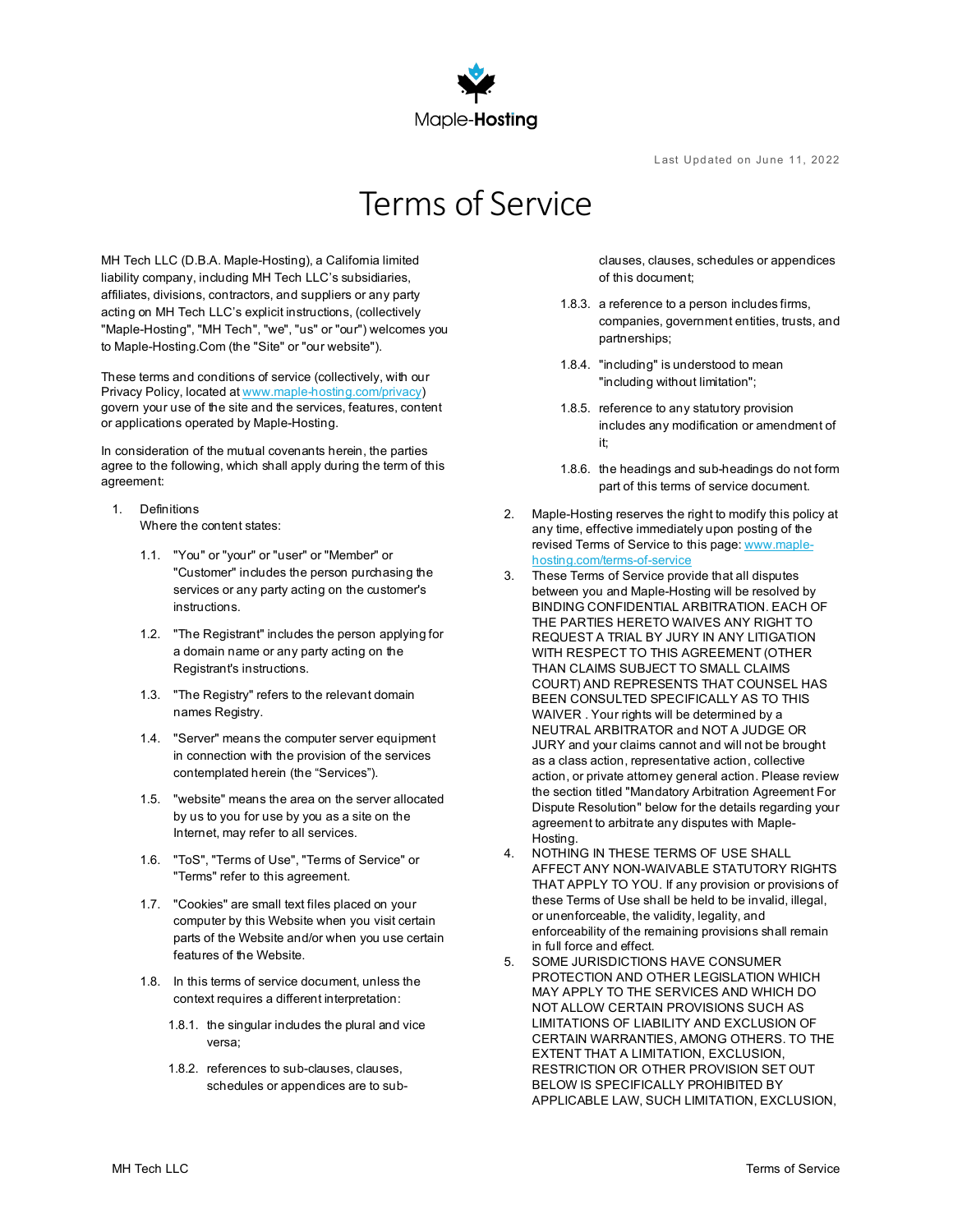

RESTRICTION OR PROVISION MAY NOT APPLY TO YOU.

## Acceptable Use Policy

- 6. The information and content hosted on your server and any and all actions performed by, on or using your server are under your responsibility, regardless of which hosting plan and/or add-ons you've selected. You shall maintain adequate insurance coverage and backup policy in respect of any loss or damage to data stored on the hosting account and/or server. We shall not be liable for any damages incurred by data lost.
- 7. Your server can be used for activities that do not violate Dutch law, USA law, UK law, the laws of the jurisdiction in which you conduct such activities (the "Applicable Jurisdictions"), and any activities that are not otherwise prohibited by this Terms of Service.
- 8. Maple-Hosting is a global company working with service providers all over the world. As a result, the laws and/or regulations of multiple countries may apply to certain legal matters, depending on the context of the matter at hand and the direct supplier of the underlying service or product. You represent, undertake and warrant to us that you will use the server allocated to you only for lawful purposes, as defined by Dutch law, USA law, UK law, and the laws of the jurisdiction in which you conduct such activities. By using our services, you understand that Maple-Hosting is a Califomia company offering server hosting services in The Netherlands.
- 9. In particular, you represent, warrant and undertake to us that:
	- 9.1. You will not use the server in any manner which infringes the laws of any of the Applicable Jurisdictions as defined above; nor will you authorize or permit any other person to do so.
	- 9.2. You will not attempt to obtain unauthorized access to another server or website.
	- 9.3. You will not perform any form of stress or penetration testing without written permission from us.
	- 9.4. You will not attempt to obtain personal information of or harass our members, employees, directors, agents, suppliers, or partners.
	- 9.5. You will not attempt to communicate with our employees, directors, agents, suppliers, or partners except for the contact methods posted on our website.
	- 9.6. You will not post, link to or transmit:
		- 9.6.1. any material containing a virus, malware, rootkit, trojan, or other hostile computer program.
		- 9.6.2. any material which constitutes, or encourages the commission of a criminal offense.
		- 9.6.3. any material which is unlawful, abusive, malicious, threatening or otherwise objectionable as determined by our sole discretion.
- 9.6.4. any material which infringes copyright, trademark, patent, or intellectual property of another party.
- 9.7. Content streaming or any other bandwidthintensive activity is prohibited on any hosting account that does not have an unmetered bandwidth port. Bandwidth-intensive activity is defined as any activity that results in bandwidth usage of over 250 Mbps as measured by us using the 95th percentile bandwidth billing method. High-bandwidth activities may include but are not limited to content streaming, live streaming, and video streaming.
- 9.8. Legal adult content or legal pornographic content is allowed to be hosted on our Dedicated Servers. Such content is not allowed to be hosted on our Shared Hosting plans or our VPS Hosting plans.
- 9.9. You will not use or attempt to use the server to perform IP spoofing, IP forging, send fragmented packets, send DoS or DDoS attacks, perform cyber crimes/attacks, host IRC bots/bouncers and/or content that may cause a political uproar and/or provoke attacks.
- 9.10. You will not engage in any activities that are prohibited by our policies and this Terms of Service using the service of another provider, but channeling such activities through a Maple-Hosting provided server, or using a Maple-Hosting provided server as a maildrop for responses.
- 9.11. You will not falsify user information provided to Maple-Hosting or to other users of the service in connection with the use of a Maple-Hosting service.
- 9.12. You will not impersonate another person when communicating with us.
- 9.13. You will not use your server for any purposes that may cause damage to the server's hardware or that is likely to degrade any of the server or network hardware.
- 9.14. You will not mine, stake, store, or mint cryptocurrency on your server without first obtaining written permission from us to do so.
- 10. We take a zero-tolerance stance against sending, encouraging, or transmitting of unsolicited e-mail, spam or attacks of any kind. Any user who sends out spam or attacks will have their account terminated without notice. "Safe lists" and purchased lists will be treated as spam. Sites advertised via SPAM (Spamvertised) may not be hosted on our servers. This provision includes, but is not limited to SPAM sent via fax, phone, postal mail, email, instant messaging, or Usenet/newsgroups. Any account which results in our IP space being blacklisted will be immediately suspended and/or terminated, based on our discretion.
- 11. Surpassing your allotted bandwidth of your server may cause our system to automatically suspend the server and/or downgrade its bandwidth port. It is your responsibility to track your bandwidth usage and let us know if you wish to upgrade your bandwidth. Excluding rare occasions, we will not suspend your server without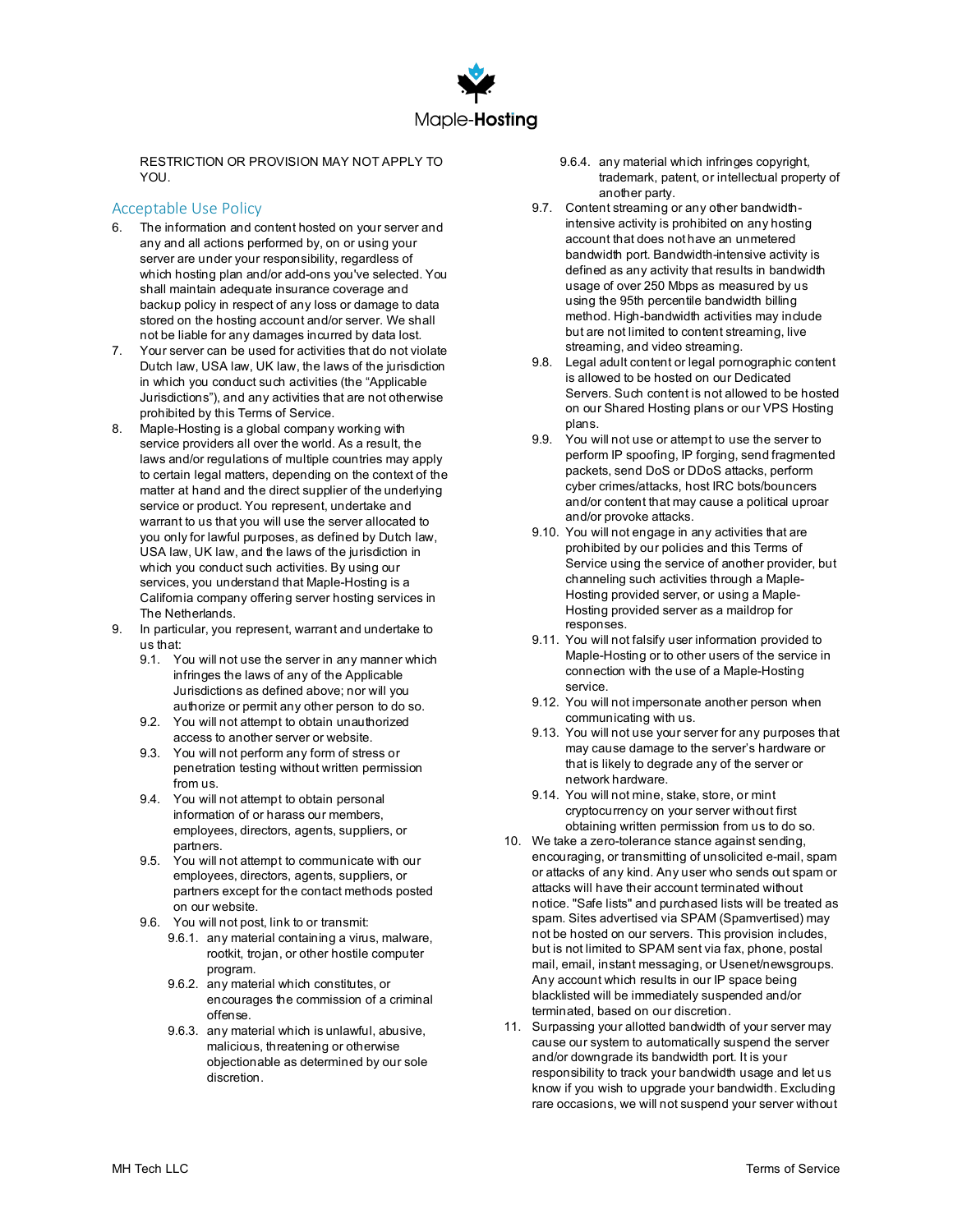

emailing you a warning describing your high bandwidth usage. If you surpass your allotted disk/bandwidth usage as set forth in your purchased plan, you agree to purchase the excess in blocks as set forth on our website. Such payment to be immediate and nondisputable.

- 12. Maple-Hosting reserves the right to require changes or disable as necessary any website, account, server, database, or another component that does not comply with its established policies, or to make any such modifications at its sole discretion.
- 13. Maple-Hosting reserves the right to charge the holder of the account which abused our services a cleanup fee or any charges incurred for blacklist removal or other actions required to reverse the effects caused by the abuse.
- 14. You shall keep secure any identification, password and other confidential information relating to your account and shall notify us immediately of any known or suspected unauthorized use of your account or breach of security, including loss, theft, or unauthorized disclosure of your password or other security information.
- 15. You shall observe the procedures which we may from time to time prescribe and shall make no use of the server which is detrimental to our other customers.
- 16. You shall procure that all mail is sent in accordance with applicable legislation (including data protection legislation) and in a secure manner.
- 17. Consequences of Violation: Maple-Hosting may, at its sole discretion, restrict, suspend, or terminate a member's account and/or services, and/or pursue other civil remedies if there is a reason to believe the client violates the terms of service provided on this page.
- 18. You shall be held liable for any and all costs incurred to us as a result of your violation of these terms of service including, but not limited to, abuse case processing costs, and attorney fees. Failure to pay these costs in a timely manner may result in suspensions or terminations to your services or account. If the number of abuse cases received under your account exceeds what we deem to be reasonable, we may charge you our standard abuse case processing rate to recover the costs involved in processing these abuse cases. Our current hourly rate for abuse case processing and resolution is \$150 USD per hour, billed in hourly intervals.
- 19. We will not issue service credits, compensation, or refunds of any kind for any outages incurred through service disablement or restrictions resulting from violations of any terms and conditions.
- 20. Any access to other networks connected to Maple-Hosting must comply with the rules appropriate for those other networks. While we will use every reasonable endeavor to ensure the integrity and security of the server, we do not guarantee that the server will be free from unauthorized users or hackers and we shall be under no liability for non-receipt or misrouting of email or for any other failure of email or for any other damages caused by unauthorized access to your server.

## Service Availability

- 21. We shall make reasonable efforts to ensure the server and the Services are available but we shall not, in any event, be liable for interruptions of Service or downtime of the server and/or the Website and/or the Registry other than that to which we expressly consent in these Terms of Service.
- 22. We shall have the right to suspend or terminate the Services at any time if we suspect a violation of terms of service or misconduct took place.
- 23. We also reserve the right to decline services/hosting to any client as we feel necessary and hold no liability. By placing an order, you are submitting a service application which we may accept or reject.
- 24. The member is solely responsible for the preservation of the member's data which the member saves onto its server (the "Data"). EVEN WITH RESPECT TO DATA AS TO WHICH THE MEMBER CONTRACTS FOR BACKUP SERVICES PROVIDED BY MAPLE-HOSTING, TO THE EXTENT PERMITTED BY APPLICABLE LAW, MAPLE-HOSTING SHALL HAVE NO RESPONSIBILITY TO PRESERVE DATA. MAPLE-HOSTING SHALL HAVE NO LIABILITY FOR ANY DATA THAT MAY BE LOST, OR UNRECOVERABLE, BY REASON OF THE MEMBER'S FAILURE TO BACKUP ITS DATA OR FOR ANY OTHER REASON.
- 25. Maple Hosting will have no obligation to provide refunds or credits of any kind for outages and downtime caused by circumstances outside the scope of Maple-Hosting's control. Such causes include (but are not limited to) natural disasters and other uncontrollable events.
- 26. "Network Uptime" is the total time in a calendar month that the resource with guaranteed uptime is available through the Internet, provided that the client has established connectivity. We take responsibility for network availability within our network and for network outages from our bandwidth and connectivity provider, except when such network outages are excluded by other sections of these terms; however, we shall not be liable for any upstream problems outside of our network.
- 27. "Network Outages" or "Unscheduled Downtime" is any unplanned or unscheduled interruption in service availability which was directly caused by us during which the client is unable to access the services.
- 28. A "Network Outage" is defined as a period in which 100% packet loss to our network is experienced, which is determined to have been caused by a problem in our Network as confirmed by us. Downtime and outages are measured as the total length of time of the unplanned interruption in service availability in a calendar month.
- 29. "Scheduled Downtime" is any Maple-Hosting scheduled interruption of Services, for the purpose of network upgrades, or replacement of any equipment. Scheduled downtime occurs during notified downtime periods, with at least some advance warning.
- 30. Network Downtime is measured from the time the network is 100% unreachable at the router level until service is once again restored. In order to request a credit, you must e-mail us at billing@maplehosting.com within seven (7) days after the last day of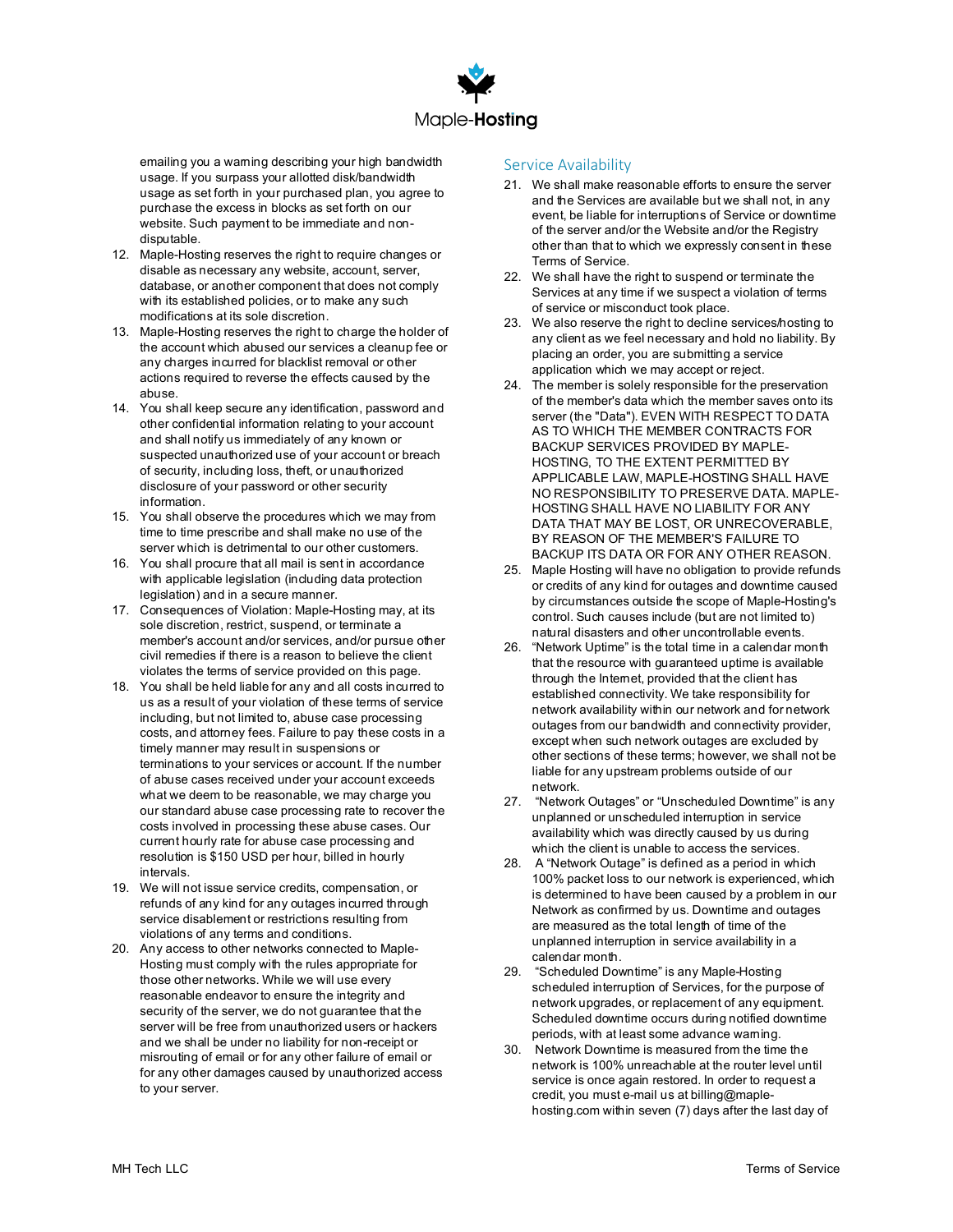

the calendar month in which the downtime occurred. For example, if the downtime occurs during the month of December, we must receive your e-mail between January 1 and January 7. E-mail notifications that are not sent within the first seven (7) days of the month immediately following the downtime will not be eligible for credits.

- 31. The amount of the credits are determined by the following rule, based on the amount of Network Uptime the Maple-Hosting network has provided for the month in which a credit is requested:
	- 31.1. For each one-tenth of a percent (0.01%) (which is approximately 4 minutes and 23 seconds) of Network Downtime in a specific billing month, we will issue a one percent (1%) refund of the Customer's payment up to 100% of its payment for the service that suffered downtime during that  $month:$
	- 31.2. VALIDITY OF CLAIMS AND ISSUANCE OF CREDITS SHALL BE DECIDED ENTIRELY IN THE SOLE AND ABSOLUTE DISCRETION OF MAPLE-HOSTING. MAPLE-HOSTING SHALL NOT APPLY THIS CREDIT TO ANY NETWORK DOWNTIME THAT WAS BEYOND THE CONTROL OF MAPLE-HOSTING, INCLUDING (BUT NOT LIMITED TO) THOSE WHICH ARE ARTICULATED AS EXPRESS LIMITATIONS BELOW.
- 32. We will review claims for downtime compensation during normal business hours and will apply any applicable credit to the Customer's account within up to two billing cycles after Maple-Hosting receives the Customer's compensation request.
- 33. Notwithstanding any contrary provision in this Terms of Service, Maple-Hosting shall not be liable to reimburse in any form for failure to meet any of the guaranteed service levels where such failure arises from any one or more of the following:
	- 33.1. DDoS or DoS attacks, security breaches, natural disasters, hardware issues, scheduled downtime, maintenance, or upgrades.
	- 33.2. Maintenance by local public telecommunications and telegraph service providers on access circuits between Maple-Hosting and the clients' websites;
	- 33.3. Software or hardware maintenance done on Maple-Hosting's network.
	- 33.4. Emergency maintenance or upgrades, where such maintenance or upgrades are required by the occurrence of any events outside of Maple-Hosting's control;
	- 33.5. Failure of access circuits to the Maple-Hosting Network, unless such failure is caused solely by Maple-Hosting;
	- 33.6. False indications of outages reported as a result of outages or errors of any Maple-Hosting measurement system;
	- 33.7. Problems outside of Maple-Hosting's network (such as upstream providers, or client's inbound connection) not effecting 100% packet loss to our network, and interruptions or failures of individual service caused by Customer, Customer's agents

or employees, Customer's clients, or other third parties, to Customer's service. These interruptions and failures include, but are not limited to, the following:

- 33.7.1.Inaccurate or problem-causing configuration,
- 33.7.2.Third-party software,
- 33.7.3.Customer's abuse or over-utilization of resources,
- 33.7.4.Acts or omissions of any person for whom Maple-Hosting is not responsible, or
- 33.7.5.Any causes whether similar or otherwise outside Maple-Hosting's control;
- 33.8. Circumstances beyond Maple-Hosting's reasonable control and force majeure events including but not limited to the following:
	- 33.8.1.catastrophic incidents, vandalism, lightning, power failure, fire, flood, earthquake, acts of nature, emergency, acts of any governmental body, war, insurrection, sabotage, armed conflict, terrorism, embargo, riots, curfew, strike or other labor disturbance, industrial disputes, interruption of or delay in transportation, unavailability of or interruption or delay in telecommunications or third-party services, virus attacks, worms, Trojans, spyware, adware or other malware, failure of thirdparty software (including, without limitation, e-commerce software, payment gateways, chat, statistics, or free scripts) or inability to obtain raw materials, supplies, or power used in or equipment needed for provision of this Terms of Service;
- 33.9. DNS (Domain Name System) issues outside the
- direct control of Maple-Hosting;<br>33 10. DNS propagation; DNS propagation;
- 33.11. Any negligence, willful misconduct, or use of Maple-Hosting's service in breach of Maple-Hosting's Terms of Service, Acceptable Use Policy, or No-Spam Policy;<br>
33.12 Faults caused by the c
- Faults caused by the client's equipment, applications, interconnected equipment, networks, systems or gateways and/or the acts or omissions of the Customer, third-party components whether within or outside Maple-Hosting's network or the acts or omissions of local exchange carriers or failure of third party services;<br>33.13.
- Outages elsewhere on the Internet that hinder access to your account or services.<br>33.14. Disconnection and/or reconnection
- Disconnection and/or reconnection of the services due to non-payment of any charges payable to Maple-Hosting or where the services are disconnected by reason of it being used for any illegal, unlawful, or other objectionable purpose described in the TOS, AUP, or No-Spam Policy.<br>33 15
- A customer moving from the server where downtime occurred to another Maple-Hosting server in the same calendar month.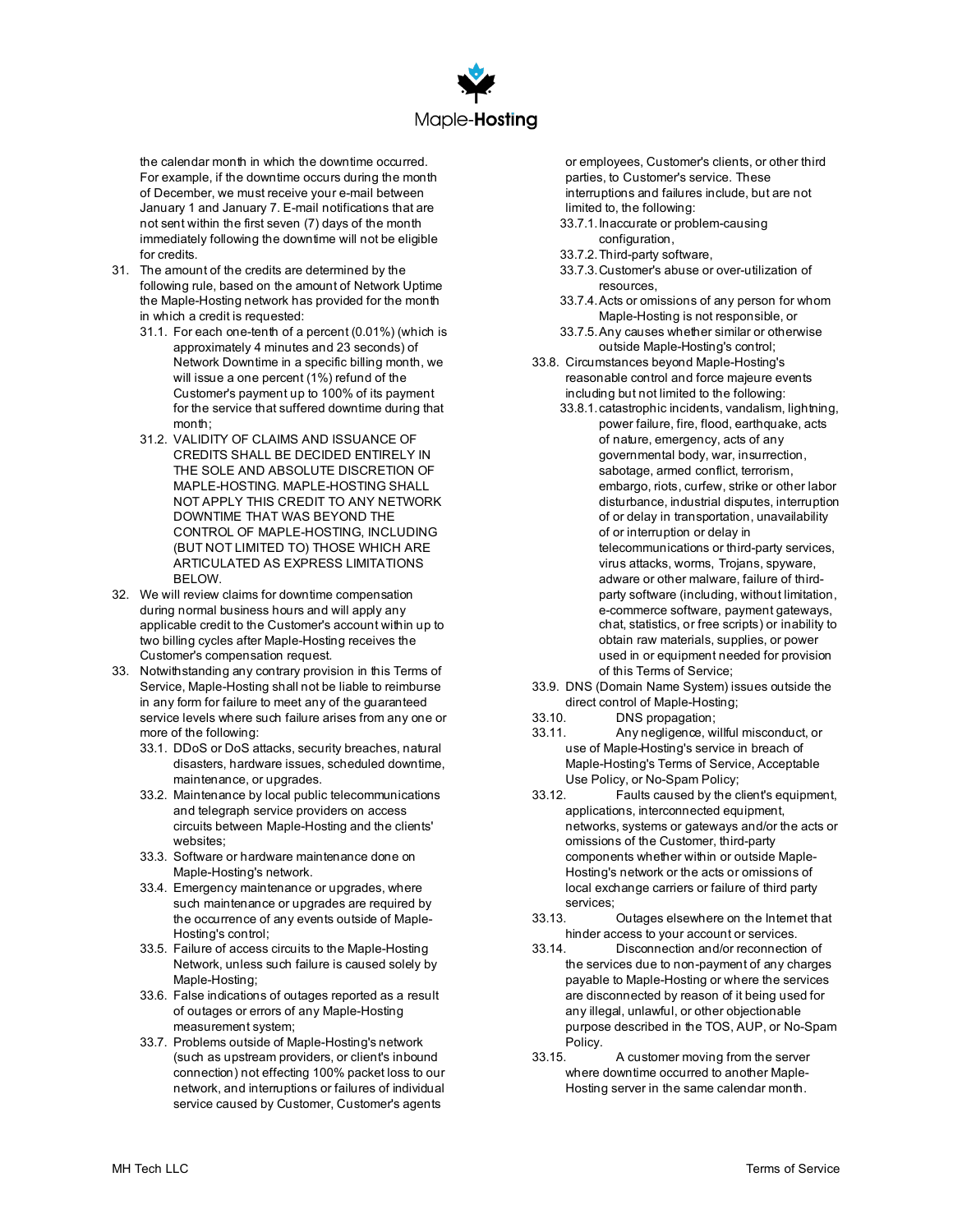

#### 33.16. Hardware failures (e.g., failure of a Server power supply).

# Mandatory Arbitration Agreement For Dispute Resolution

- 34. Mindful of the high cost of litigation, you and Maple-Hosting agree to the following dispute resolution procedure: in the event of any controversy, claim, action or dispute arising out of or related to:
	- 34.1. The Website;
	- 34.2. This agreement;
	- 34.3. The Services;
	- 34.4. The breach, enforcement, interpretation, or validity of this agreement; or
	- 34.5. any other dispute between you and Maple-Hosting ("Dispute")
- 35. The party asserting the Dispute shall first try in good faith to settle such Dispute by providing written notice to the other party (by first class, registered mail, or e-mail) describing the facts and circumstances (including any relevant documentation) of the Dispute and allowing the receiving party 21 days in which to respond to or settle the Dispute. Notice shall be sent to (1) if to Maple-Hosting at: sales@maple-hosting.com or (2) if to you at: your last-used e-mail address or billing address in your Account information. Both you and Maple-Hosting agree that engaging in good faith negotiation pursuant to this paragraph is a condition precedent that must be satisfied prior to initiating any arbitration or filing any claim against the other party.
- 36. In the interest of resolving disputes between you and Maple-Hosting in the most expedient and cost-effective manner, you and Maple-Hosting agree that every dispute arising in connection with these Terms will be resolved by binding arbitration. Arbitration is less formal than a lawsuit in court. Arbitration uses a neutral arbitrator instead of a judge or jury, may allow for more limited discovery than in court, and can be subject to very limited review by courts. Arbitrators can award the same damages and relief that a court can award. This agreement to arbitrate disputes includes all claims arising out of or relating to any aspect of these Terms, whether based in contract, tort, statute, fraud, misrepresentation, or any other legal theory, and regardless of whether a claim arises during or after the termination of these Terms.
- 37. Any arbitration between you and Maple-Hosting will be settled under the US Federal Arbitration Act, and governed by the Commercial Dispute Resolution Procedures and the Supplementary Procedures for Consumer Related Disputes (collectively, "AAA Rules") of the American Arbitration Association ("AAA"), as modified by these Terms, and will be administered by the AAA. The number of arbitrators shall be one (1). The place of arbitration shall be San Diego, Califomia. California State law shall apply. Judgment on the award rendered by the arbitrator may be entered in any court having jurisdiction thereof. The AAA Rules and filing forms are available online at www.adr.org, by calling the AAA at 1-800-778-7879, or by contacting Maple-Hosting.
- 38. YOU UNDERSTAND AND AGREE THAT, BY ENTERING INTO THESE TERMS, YOU AND MAPLE-HOSTING ARE EACH WAIVING THE RIGHT TO A TRIAL BY JURY OR TO PARTICIPATE IN A CLASS ACTION.
- 39. YOU AND MAPLE-HOSTING AGREE THAT EACH MAY BRING CLAIMS AGAINST THE OTHER ONLY IN YOUR OR ITS INDIVIDUAL CAPACITY AND NOT AS A PLAINTIFF OR CLASS MEMBER IN ANY PURPORTED CLASS OR REPRESENTATIVE PROCEEDING. Further, unless both you and Maple-Hosting agree otherwise, the arbitrator may not consolidate more than one person's claims, and may not otherwise preside over any form of a representative or class proceeding.

#### Payments, Cancellations, and Disputes

- 40. All charges payable by you for the Services shall be in accordance with the scale of charges and rates published from time to time by us on our website and shall be due and payable prior to receiving any service contemplated by this Terms of Service.
- 41. We reserve the right to change our pricing and fees at any time.
- 42. You are responsible for monitoring resource usage of your server. If you utilize more resources than those indicated in your current plan; you will assess a surcharge as set forth in our pricing structure active at the time of the additional resource utilization.
- 43. Payment is due each anniversary month, quarter, halfyear, or year following the date in which the services were established until a cancellation request is given by you.
- 44. All payments must be in US Dollars unless we otherwise agree.
- 45. When an order is paid for using Bitcoin, Bitcoin Cash, or any other accepted cryptocurrency, it undergoes a different fraud check process. This is due to the nonreversible nature and significantly lower chargeback risk that cryptocurrency payments carry. By choosing to pay for your order with a cryptocurrency, you understand that you will not be able to later switch to a different, non-cryptocurrency payment method due to the fraud risks involved in making such a switch and you agree that all future payments under your account must be made using cryptocurrency.
- 46. Late payments are defined as payments made past the due date of an invoice. Once an invoice is overdue, you will be charged USD \$3.50 or 8.50% of the overdue amount, whichever is greater. The Parties agree that such calculation reflects a reasonable measure of damages for any such breach and payment would not be considered merely a penalty but payment of damages pursuant to breach.
- 47. We require our customers to submit a request for service cancellation through our client area system no later than one day before the due date for any payment. Failure to make such request on or before that date shall deemed an assent to the following billing period and the customer will be charged accordingly.
- 48. Reversal of payment of any type is unacceptable. Such reversals include but are not limited to PayPal dispute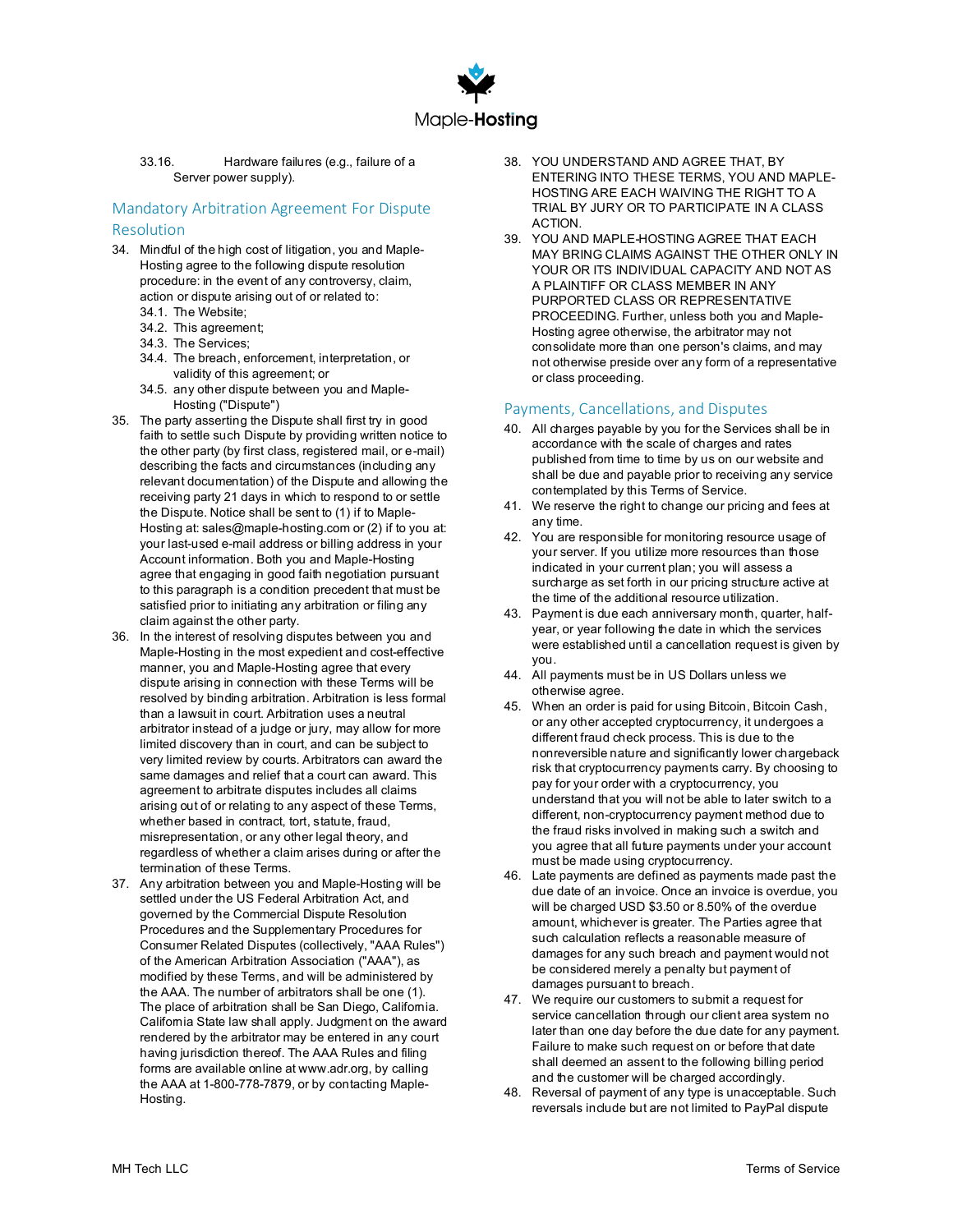

or charge-back, credit card or bank charge-back, bank reversal and any other act that reverts the payment made to Maple-Hosting. You hereby agree that: 48.1. You shall be liable for any damages suffered by

- us for such reversal;
- 48.2. You will remedy such reversal immediately upon written notice of such reversal or otherwise becoming aware of such reversal; and
- 48.3. You will incur a late fee of 8.50% of the outstanding and past due amount or \$3.50 (whichever is greater).
- 49. When Maple-Hosting is informed of a reversal of payment, we will suspend your account, your services and/or products and/or add-ons immediately at our sole discretion. If the reversal is not reconciled within 24 hours, the services and/or products and/or add-ons may be terminated, and you may lose any or all data housed on our servers, for which Maple-Hosting shall not be liable.
- 50. Renewal of access to the server or its data may sometimes be possible after the reversal is resolved if the service has not yet been terminated. Renewal of access will require a \$50 reversal resolution fee which must be paid before access to the server or data is restored.
- 51. Without prejudice to our other rights and remedies under this Agreement, if any sum payable is not paid on or before the due date, we shall be entitled forthwith to suspend or terminate the provision of Services to you.

# Account Termination

- 52. Maple-Hosting reserves the right, in our sole discretion, to terminate your access to all or any part of the Services at any time, with or without notice, effective immediately, including but not limited to as a result of your violation of any of these Terms of Service or any law, or if you misuse system resources, such as, by employing programs that consume excessive network capacity, CPU cycles, or disk IO. Any such termination may result in the forfeiture and destruction of information associated with your Account.
- 53. Maple-Hosting may provide prior notice of the intent to terminate Services to you if such notice will not, in Maple-Hosting's discretion, run counter to the intents and purposes of these Terms of Service.
- 54. Except as otherwise set forth hereunder, any and all fees paid hereunder are non-refundable and any and all fees owed to Maple-Hosting before such termination shall be immediately due and payable, including any liabilities that may have been incurred prior to termination such as Maple-Hosting's costs for collection (including attorneys' fees) of any such charges or other liabilities.
- 55. Upon termination, any and all rights granted to the Member by this Agreement will immediately be terminated, and the Member shall promptly discontinue all use of the Services.
- 56. All provisions of these Terms of Service which by their nature should survive termination shall survive termination, including, without limitation, licenses of User Content, ownership provisions, warranty disclaimers, indemnity and limitations of liability.
- 57. You may cancel the Services at any time by logging into the Client Area (required for ownership verification purposes) and requesting cancellation of services.
- 58. If you fail to pay any sums due to us as they fall due, we may suspend the Services and/or terminate this Agreement forthwith without notice to you.
- 59. If you become insolvent, commence bankruptcy proceedings, or suffer the appointment of an administrator or administrative receiver or enter into a voluntary arrangement with your creditors, we shall be entitled to suspend the Services and/or terminate this Agreement forthwith without notice to you.

#### Indemnity

- 60. YOU SHALL DEFEND, INDEMNIFY, AND HOLD HARMLESS US, OUR AFFILIATES, PARENTS, SUBSIDIARIES, ANY RELATED COMPANIES, LICENSORS AND PARTNERS, AND EACH OF OUR AND THEIR RESPECTIVE EMPLOYEES, OFFICERS, DIRECTORS, AGENTS, CONTRACTORS, DIRECTORS, SUPPLIERS AND REPRESENTATIVES FROM ALL LIABILITIES, CLAIMS, AND EXPENSES, INCLUDING REASONABLE ATTORNEYS' FEES, THAT ARISE FROM OR RELATE TO YOUR (OR ANY THIRD PARTY USING YOUR ACCOUNT OR IDENTITY IN THE SERVICES) USE OR MISUSE OF, OR ACCESS TO, THE SERVICES, CONTENT, OR OTHERWISE FROM YOUR USER CONTENT, VIOLATION OF THESE TERMS OF SERVICE OR OF ANY LAW AND/OR REGULATION, OR INFRINGEMENT OF ANY INTELLECTUAL PROPERTY OR COPYRIGHT OR OTHER RIGHT OF ANY PERSON OR ENTITY.
- 61. WE RESERVE THE RIGHT TO ASSUME THE EXCLUSIVE DEFENSE AND CONTROL OF ANY MATTER OTHERWISE SUBJECT TO INDEMNIFICATION BY YOU, IN WHICH EVENT YOU WILL ASSIST AND COOPERATE WITH US IN ASSERTING ANY AVAILABLE DEFENSES.

#### Limitation Of Liability

- 62. IN NO EVENT SHALL WE, NOR OUR DIRECTORS, EMPLOYEES, AGENTS, PARTNERS, SUPPLIERS OR CONTENT PROVIDERS, BE LIABLE UNDER CONTRACT, TORT, STRICT LIABILITY, NEGLIGENCE OR ANY OTHER LEGAL OR EQUITABLE THEORY WITH RESPECT TO THE SERVICES:
	- 62.1. FOR ANY LOST PROFITS, DATA LOSS, COST OF PROCUREMENT OF SUBSTITUTE GOODS OR SERVICES, OR SPECIAL, INDIRECT, INCIDENTAL, PUNITIVE, COMPENSATORY OR CONSEQUENTIAL DAMAGES OF ANY KIND WHATSOEVER, SUBSTITUTE GOODS OR SERVICES (HOWEVER ARISING), OR
	- 62.2. FOR ANY BUGS, VIRUSES, TROJAN HORSES, OR THE LIKE (REGARDLESS OF THE SOURCE OF ORIGINATION), OR
	- 62.3. FOR ANY DAMAGES RELATED TO BREACH OF CONTRACT AND/OR ORDINARY NEGLIGENCE IN EXCESS OF (IN THE AGGREGATE) OF FEES PAID TO US FOR THE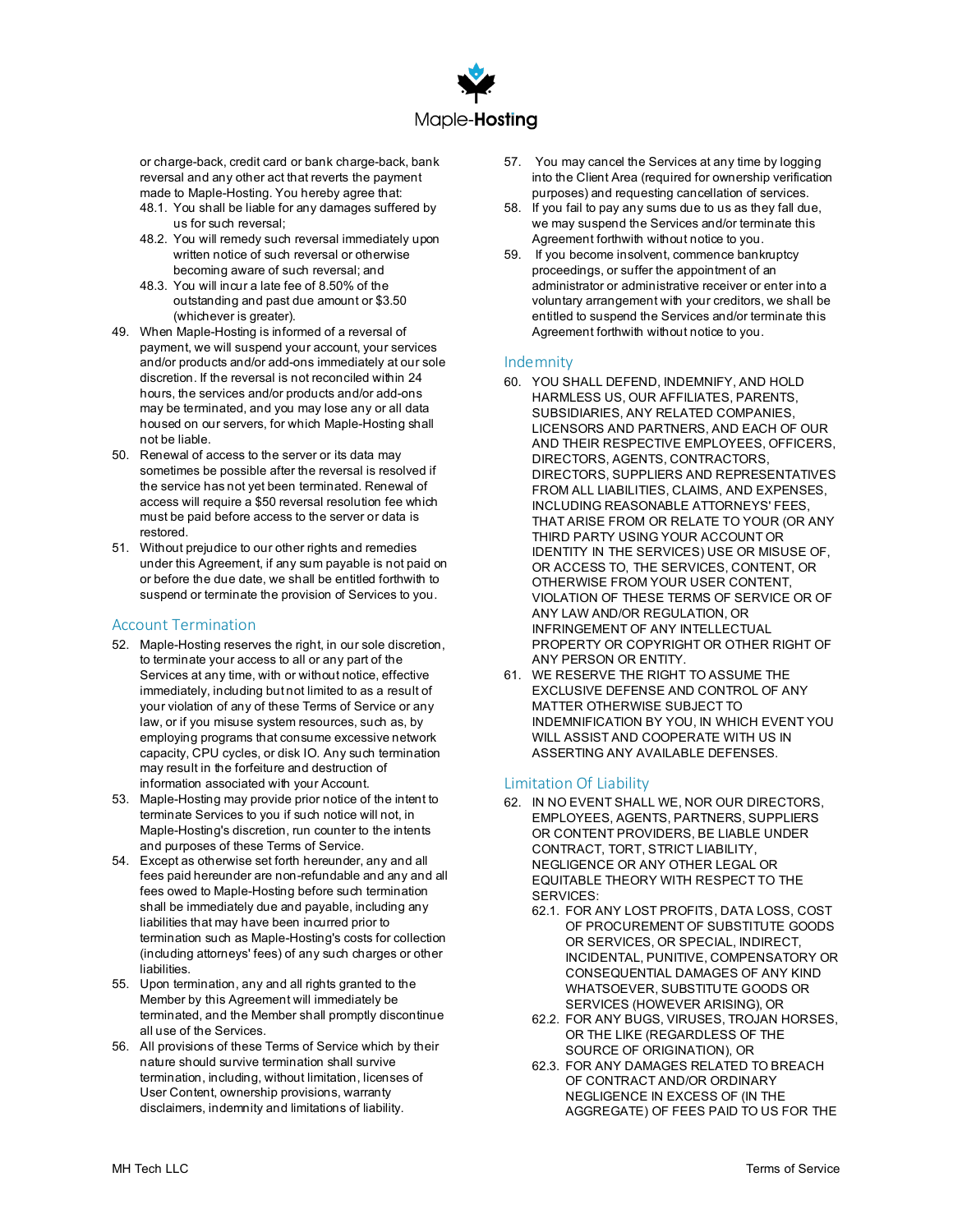

PARTICULAR SERVICES DURING THE IMMEDIATELY PREVIOUS ONE MONTH PERIOD, EVEN IF MAPLE-HOSTING HAD BEEN ADVISED OF, KNEW, OR SHOULD HAVE KNOWN, OF THE POSSIBILITY THEREOF.

- 63. THE MEMBER ACKNOWLEDGES THAT THE FEES PAID BY HIM OR HER REFLECT THE ALLOCATION OF RISK SET FORTH IN THIS AGREEMENT AND THAT MAPLE-HOSTING WOULD NOT ENTER INTO THIS AGREEMENT WITHOUT THESE LIMITATIONS. THE MEMBER HEREBY WAIVES ANY AND ALL CLAIMS AGAINST MAPLE-HOSTING ARISING OUT OF THE MEMBER'S PURCHASE OR USE OF THE SERVICES, OR ANY CONDUCT OF MAPLE-HOSTING'S DIRECTORS, OFFICERS, EMPLOYEES, AGENTS OR REPRESENTATIVES. YOUR SOLE AND EXCLUSIVE RIGHT AND REMEDY IN CASE OF DISSATISFACTION WITH THE SERVICES OR ANY OTHER GRIEVANCE SHALL BE YOUR TERMINATION AND DISCONTINUATION OF ACCESS TO OR USE OF THE SERVICES.
- 64. IN ADDITION, YOU AGREE THAT MAPLE-HOSTING IS NOT RESPONSIBLE FOR ANY DATA COMPILED BY OUR SERVICES AND THAT MAPLE-HOSTING WILL NOT BE LIABLE, IN ANY MANNER, AS A RESULT OF YOUR EXPOSURE TO ANY DEFAMATORY, LIBELOUS, THREATENING, UNLAWFULLY HARASSING, OBSCENE OR OTHERWISE UNLAWFUL CONTENT OR DATA. IN NO EVENT SHALL MAPLE-HOSTING, OR ANY THIRD PARTY PROVIDER OF ANY COMPONENT OF THE SERVICES OR OF ANY INFORMATION DELIVERED AS PART OF THE SERVICES, BE LIABLE TO YOU AND/OR ANY PARTY FOR ANY DAMAGES OF ANY KIND, INCLUDING BUT NOT LIMITED TO DIRECT, INDIRECT, SPECIAL, EXEMPLARY, PUNITIVE, CONSEQUENTIAL OR SIMILAR DAMAGES ARISING OUT OF OR RELATED TO THE SERVICES, CONTENT, PRODUCTS, THE USE OR INABILITY TO USE THIS WEBSITE, OR ANY LINKED WEBSITE, INCLUDING WITHOUT LIMITATION, LOST PROFITS, LOSS OF USE, BUSINESS INTERRUPTION, OR OTHER ECONOMIC LOSSES, LOSS OF PROGRAMS OR OTHER DATA, WHETHER IN AN ACTION OF CONTRACT, NEGLIGENCE OR OTHER TORTIOUS ACTION, EVEN IF MAPLE-HOSTING IS ADVISED OF THE POSSIBILITY OF SUCH DAMAGES, INCLUDING LIABILITY ASSOCIATED WITH ANY VIRUSES WHICH MAY INFECT YOUR COMPUTER **EQUIPMENT**
- 65. SOME JURISDICTIONS LIMIT OR PROHIBIT THE FOREGOING LIMITATIONS, AND IN SUCH JURISDICTIONS THE FOREGOING LIMITATIONS SHALL BE APPLIED TO THE MAXIMUM EXTENT PERMITTED BY LAW.

#### Refund Policy

66. MAPLE-HOSTING IS UNDER NO OBLIGATION TO BUT MAY OR MAY NOT PROVIDE A REFUND TO ANY CUSTOMER THAT REQUESTS ONE IN ITS

SOLE DISCRETION, DEPENDING ON THE CIRCUMSTANCES OF EACH AND EVERY INDIVIDUAL CASE.

- 67. Every new server setup requires a setup fee in the amount of 25% of the total cost of the Service that we regularly elect to discount from the total server cost to the customer. As a result, the setup is usually free. In cases when the customer requests a refund for any reason, this implied 25% setup fee will not be refunded.
- 68. Each payment made by the client incurs a payment gateway fee. This fee is automatically deducted from the paid amount by the 3rd-party payment processor that processed the payment. When Maple-Hosting approves any type of refund for any reason, this payment processing fee will not be refunded to the client and will be deducted from the total amount to be refunded. Most payment processors do not refund this fee to Maple-Hosting even when the original payment is refunded. This non-refundable payment processing fee may be as low as 1% and as high as 6%, depending on the payment processor used when making the original payment.
- 69. If we are unsure whether a certain payment is a valid payment (and not a fraudulent payment), we reserve the right to demand a copy of further identifying documents (such as a government-issued photo ID). By ordering our services, you agree to provide such identifying documents upon request. Failure to provide such documents within 48 hours from the moment requested may cause order cancellation and payment refund of 75% from the original amount paid (up to 25% of the original order payment may not be refunded to cover order processing costs).

#### Support Services

- 70. The support feature of our service at present time offers remedies to specifically server-related problems that prevent the normal function of the server as it would function at the moment it is delivered to the customer without any interaction with the customer (e.g., dead disk, faulty power supply) or network-related issues (e.g., network downtime, outages, packet drops, etc.). However, Maple-Hosting expressly disclaims any representation that the support includes solving issues related to denial of service attacks or any functionality issues caused by the actions of the customer, at Maple-Hosting's sole and absolute discretion.
- 71. You may purchase our technicians' services at the rate of USD \$150 per hour, with one hour minimum billed. We reserve the right to waive or alter this fee at any time. Support can only be addressed in English through our Support System. All Support requests are to be processed through our Support System. Maple-Hosting can't guarantee support reply times. Support may sometimes take as long as 48 business hours or more to reply to support tickets and requests. The setup of new products, services or add-ons may sometimes take up to 48 business hours and more.
- 72. Slower than average reply times are not a reasonable cause for a refund. Even though 24x7 (twenty-four hours, seven days a week) Support is one of the features that we strive to provide with almost all of our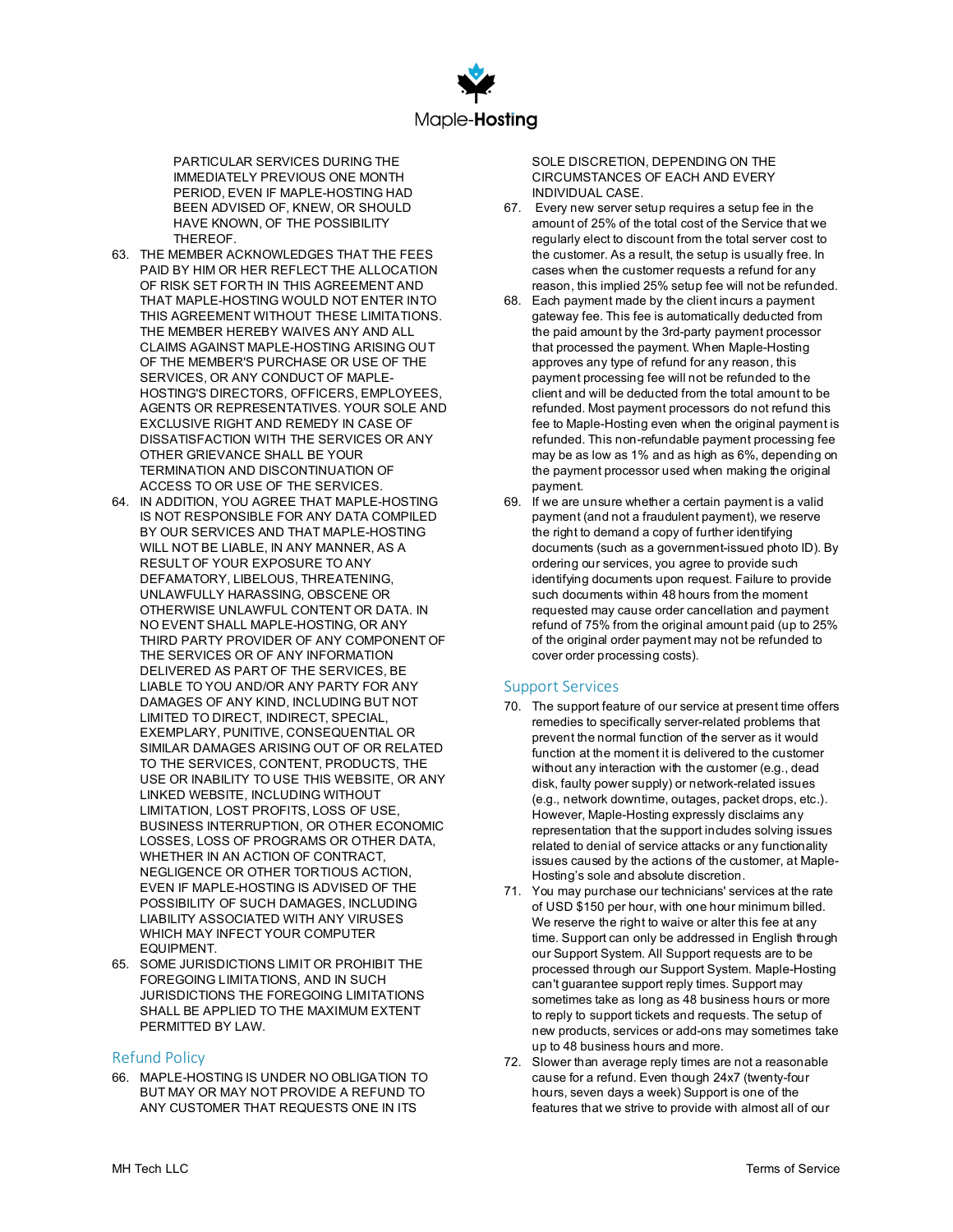

services, such an endeavor is not a guarantee we will be able to fulfill such a service and we reserve the right to cancel this feature at any without prior notice.

## Domain Name Registration

- 73. We disclaim any representation that the domain name you wish to register is capable of being registered by or for you or that it will be registered in your name. We also may refuse to register any domain name requested.
- 74. You should therefore not assume registration of your requested domain name(s) until you have been notified that it has or they have been registered, and any action taken prior to such confirmation shall be taken at your own risk.
- 75. The registration and use of your domain name are subject to the terms and conditions of use applied by the relevant naming authority; you shall ensure that you are aware of those terms and conditions and that you comply with them.
- 76. All fees paid by you to us pursuant to our domain registration services shall be non-refundable notwithstanding refusal by the naming authority to register your desired name.
- 77. We shall have no liability in respect of the use by you of any domain name; any dispute between you and any other person must be resolved between the parties concerned in such dispute. If any such dispute arises, we shall be entitled, at our discretion and without giving any reason, to withhold, suspend or cancel the domain name or service.

#### Affiliate Program

- 78. We offer an affiliate program that allows you to share a unique referral link with others who have never used our services before in any way or form and receive a commission for their purchases, as well as offer them a special discount code.
- 79. The referral link uses cookies. If cookies are not enabled by the person you referred, you will not receive the commission for their purchases. The only way to receive the commission is by having your referral click your referral link with cookies enabled and place an order.
- 80. In order to be eligible to receive the affiliate discount and/or the affiliate commission, the account profile information of the referring user, as well as the user being referred, must be accurately set at the time of order. This includes the full legal name, the accurate address and the phone number of the two users. We reserve the right to require a copy of a governmentissued photo ID of the referring user and the user being referred before authorizing an affiliate discount or an affiliate commission.
- 81. Use of a VPN or a proxy of any kind when accessing our website by the referring user or the referred user is strictly prohibited. Such use will immediately make the referring user and the referred user ineligible for the affiliate discount and/or the affiliate commission.
- 82. Deceiving users to make them click your unique affiliate link, spamming your unique link, or posting your unique link on a coupon or discount website of any kind

is strictly prohibited. Doing any of the above-mentioned prohibited activities will invalidate your affiliate account and any pending payouts it may have.

- 83. We reserve the right to decline affiliate commission and/or affiliate discounts at our sole discretion for any reason.
- 84. Eligible affiliate commission will be paid out to the affiliate's PayPal account within no more than 3 months from the moment the written withdrawal request is received. Any and all fees and taxes related to such commission payment will be the sole responsibility of the affiliate.
- 85. All affiliates hereby represent and warrant the following representations. For the purposes of this Section, any party participating in our affiliate program is referred to as the "Affiliate" and MH Tech shall be referred to as the "Company."
	- 85.1. 18 Years of Age. The Affiliate is at least eighteen (18) years of age or older.
	- 85.2. Compliance with Law. Affiliate will comply with all state and federal laws and regulations, including the CAN SPAM Act of 2003, as amended. Affiliate acknowledges that any threatened or actual violation of this representation and warranty or any allegation of spamming by Affiliate may result in immediate termination from the Company, withholding of future commission, disclosure of Affiliate's identity to the person, persons or entity that holds an account with the Company to acquire leads/actions/sales from the Company's affiliates (the "Advertisers"), government agencies, law enforcement or other third parties and/or the pursuance of all appropriate legal remedies.
	- 85.3. Affirmative Consent Received. Affiliate will only transmit electronic mail messages to recipients who have provided their express affirmative consent to receive such commercial email messages. Affiliate must maintain records of the consumer's opt-in, including collecting website URL, privacy policy for that website, time and date stamp of opt-in, and Internet Protocol (IP) Address used for opt-in, and provide those records to the Company and/or its Advertisers upon request.
	- 85.4. Opt-Out. Affiliate will comply with the following procedures to allow a recipient to request not to receive future commercial electronic mail messages (the "Opt-Out Procedures"): (i) Affiliate will include a clearly and conspicuously displayed, functioning return email address or other Internet-based mechanism that (a) a recipient may use to request not to receive future commercial electronic mail messages from Advertiser at the email address where the message was received and (b) remains capable of receiving such messages or communications for no less than thirty (30) days after the transmission of the original message; and (ii) if a product, service or Internet site of Affiliate's is advertised or promoted by the message, then Affiliate will include a clearly and conspicuously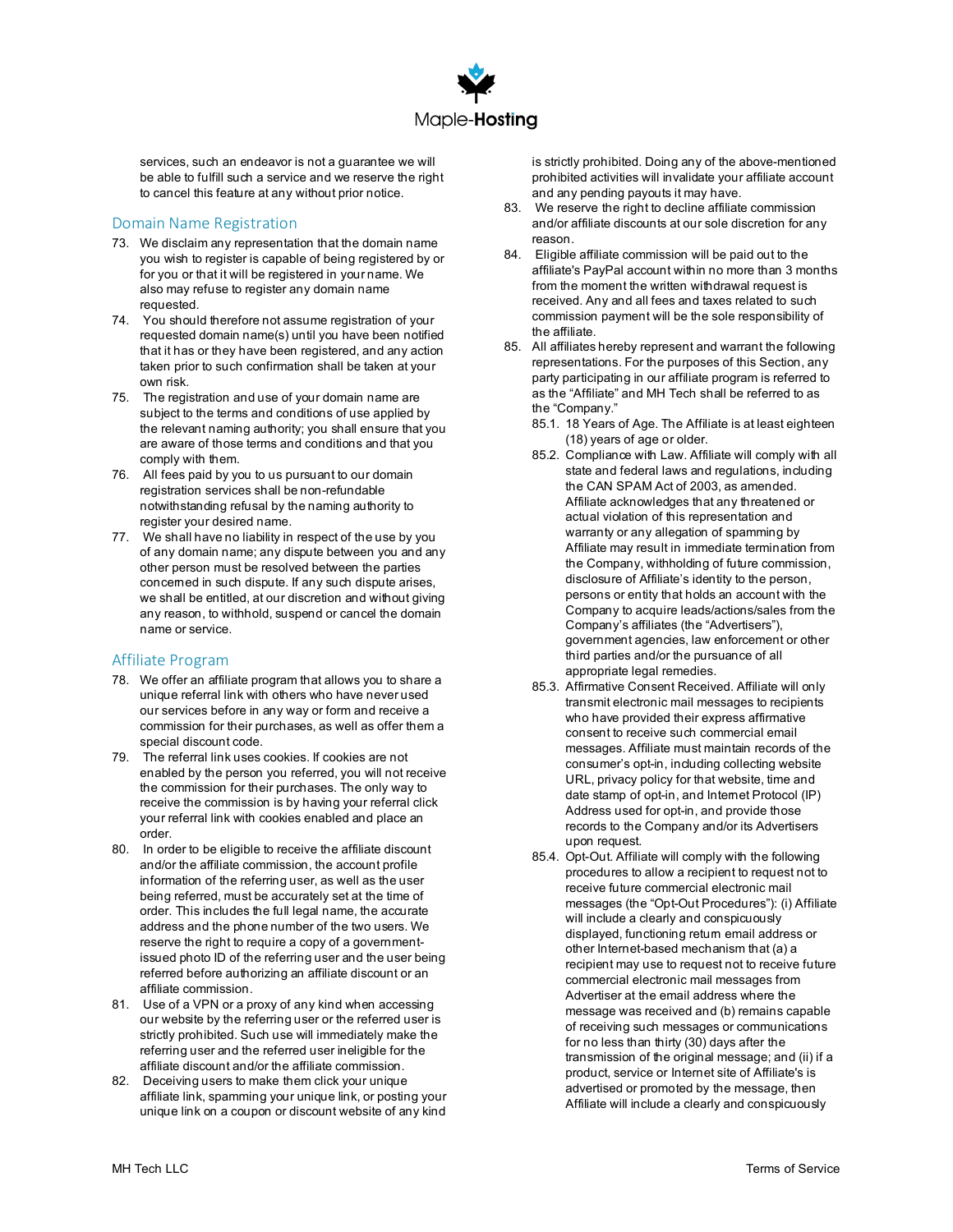

displayed, functioning return email address or other Internet-based mechanism that (a) a recipient may use to request not to receive future commercial electronic mail messages from Affiliate at the email address where the message was received and (b) remains capable of receiving such messages or communications for no less than thirty (30) days after the transmission of the original message.

- 85.5. Adherence to Opt-Out. If a recipient makes a request using a mechanism provided by Affiliate not to receive some or any commercial electronic mail messages from Affiliate, then Affiliate (i) shall not initiate, assist, or cause any person to initiate or assist, the transmission to the recipient more than 10 business days after the receipt of such request of a commercial email message that falls within the scope of the request; and (ii) shall not sell, lease, exchange, or otherwise transfer or release the email address of the recipient (including through any transaction or other transfer involving mailing lists bearing the email address of the recipient) for any purpose other than compliance with any Federal, State, or local law, statute, regulation or ordinance.
- 85.6. No Breach of Third Party Computer. Affiliate will not access any computer without authorization and intentionally initiate the transmission of multiple commercial electronic mail messages from or through such computer to accomplish any email broadcast.
- 85.7. No Deception. Affiliate will not use a computer to relay or retransmit multiple commercial electronic mail messages with the intent to deceive or mislead recipients or any Internet access service as to the origin of such messages to accomplish any email broadcast.
- 85.8. No Falsification of Header Information. Affiliate will not take any actions to falsify the header information in any commercial electronic mail messages including, but not limited to, the inclusion of header information that (i) includes an originating email address, domain name, or Internet Protocol address the access to which was obtained by means of false or fraudulent pretenses or representations, (ii) fails to identify accurately a computer used to initiate the message because Affiliate knowingly uses another computer to relay or retransmit the message for purposes of disguising its origin, or (iii) is altered or concealed in a manner that would impair the ability of any person or Internet access service processing the message on behalf of a recipient, to identify, locate, or respond to Affiliate or Advertiser or to investigate the alleged violation, or the ability of a recipient of the message to respond to Affiliate or Advertiser and intentionally initiate the transmission of such messages to accomplish any email broadcast. Affiliate expressly agrees that it will register its domains with accurate information including a legally registered company name, address, email

address and phone number. Affiliate will not use domains that are privately registered or registered through a proxy service.

- 85.9. No Falsification of Identity. Affiliate will not register any electronic mail or online user accounts using information that materially falsifies the identity of the actual registrant and intentionally initiate the transmission of multiple commercial electronic mail messages from any combination of such accounts or domain names to accomplish any email broadcast.<br>85.10 No False Representation
- No False Representation. Affiliate will not falsely represent itself to be the registrant or the legitimate successor in interest to the registrant of any Internet Protocol addresses and intentionally initiate the transmission of multiple commercial electronic mail messages from such addresses to accomplish any email broadcast.
- 85.11. No Falsification of Transmission Information. Affiliate will not falsify or forge any electronic mail transmission information or other routing information in any manner to accomplish any email broadcast.<br>85.12. No Offensiv
- No Offensive or Illegal Content. Affiliate will not display on their website nor disseminate material including, but not limited to, that which is illegal, obscene, pornographic, shows nudity, indecent, offensive to the average reasonable person, threatening, abusive, libelous, defamatory, discriminatory, promotes racism, bigotry or hatred; infringes on any intellectual property or is in violation of any copyright or trademark law; in violation of any right of privacy; that promotes harmful, unlawful, seditious, terrorism or other criminal activity; that could give rise to civil liability; that contains viruses, worms, a Trojan Horse or other harmful files; that spawns automatic pop-ups; that contains an unauthorized download to the end- user's computer; that is software pirating; hacking or phreaking; that is in violation of the CAN SPAM ACT; is SPAM; that is in violation of any state or federal laws; or that appears or purports to be from someone other than the Affiliate or that impersonates another person or entity. Affiliate represents and warrants that Affiliate's website, advertisements and links comply with all applicable laws.
- 85.13. No Falsification of Traffic. Affiliate will not use any fraudulent means to generate traffic or inflate clicks/leads. Affiliate will not participate in any spoofing, redirecting or trafficking from other websites in order to gain traffic. Affiliate will not use automated means to generate traffic. Affiliate acknowledges and agrees that it will not be paid for any traffic generated through fraudulent means and it will only be paid for traffic generated through a real live person taking the required action. Company will not pay for any fraudulent traffic and may take appropriate legal action to recover any losses incurred; whether or not traffic is deemed fraudulent is in the sole and absolute discretion of the Company. The Affiliate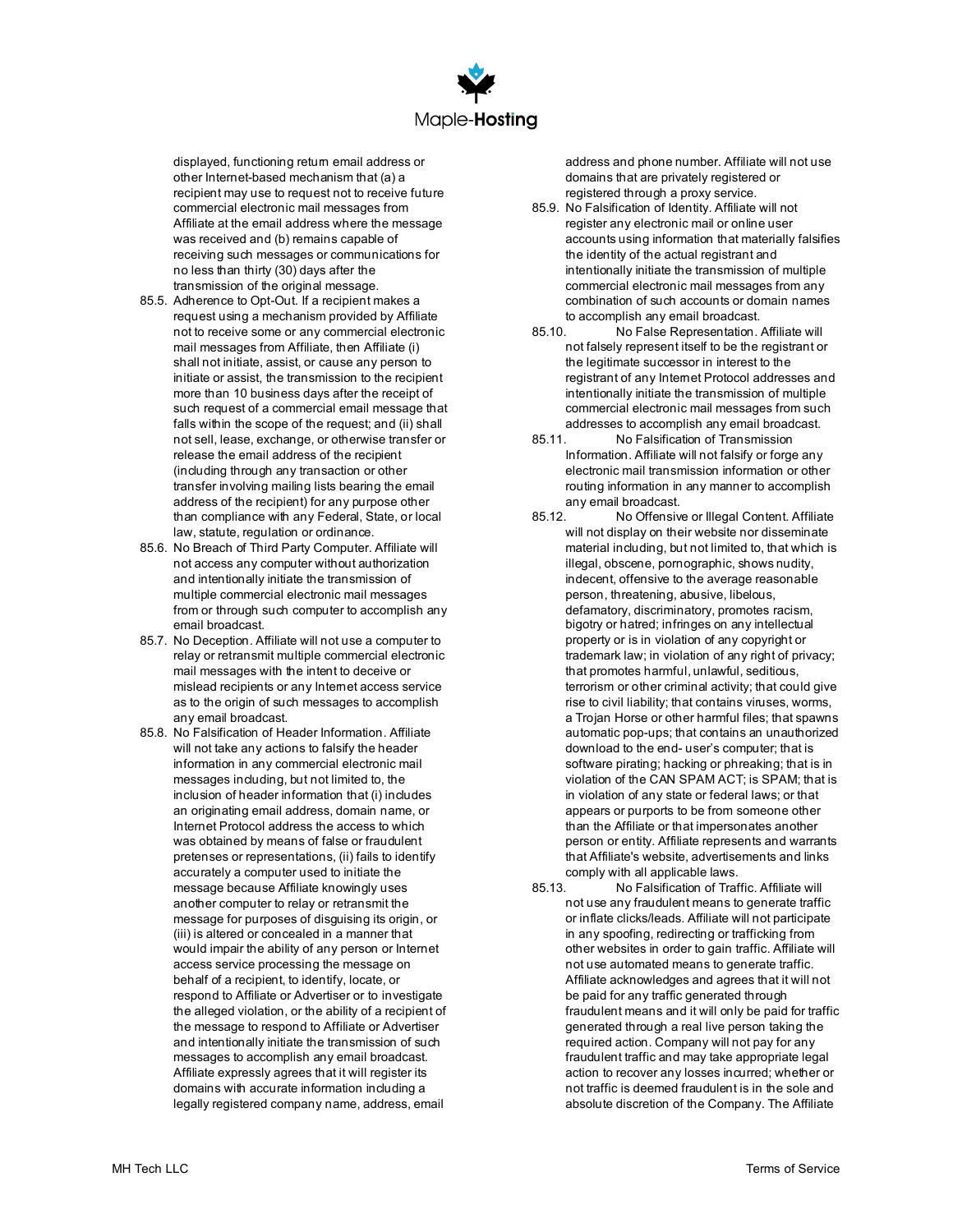

must provide adequate proof upon request that traffic was not generated through fraudulent means however final determination will be in the discretion of the Company. Affiliate will forfeit all money due if the Affiliate engages in suspected

- or actual fraudulent behavior.<br>85.14. Compliance With So Compliance With Solicitation of Minors. Affiliate will comply with all state and federal laws regarding solicitations to minors and will only include age appropriate materials in any emails or websites targeted for minors.<br>B5 15 Fully Functional Websi
- Fully Functional Website. Where advertisements are posted on Affiliate's website or where links to Affiliate's website are provided, Affiliate will have a fully functional website as "under construction" sites are prohibited; that displays actual content and is not just a list of advertisements or links; that has a detailed privacy policy which clearly informs the consumer what personal information is collected and how that information is used and gives an option to opt-out of the use of personal information; does not make any unsubstantiated claims; and that does not appear or purport to be the website of the advertiser or Company. Affiliate will comply with all laws regarding the use of testimonials and endorsements and will have appropriate disclaimers posted on their websites.<br>And home tivized Traffic/Ad P
- - No Incentivized Traffic/Ad Placement. Affiliate agrees not to use incentivized traffic or incentivized ad placement, or to provide any incentive to the recipient of an electronic advertisement for any purpose including to induce the recipient to initiate an action, click on an ad or make a purchase. Incentives includes money, prizes, virtual currency, point systems and any other form of remuneration. The only exception to this section is for campaigns that are clearly marked by the Company as allowing incentives.
- 85.17. Compliance With Third Party Rules. Affiliate will comply with all rules of any social networking site where traffic is generated through ad placement on a social networking site or
- service. No Violation of Third Party IP. Affiliate will not bid on any search terms that are trademarked, copyrighted or otherwise protected intellectual property of a third party, including the Advertiser.
- 85.19. Compliance with Terms. Affiliate will review and comply with the terms that are applicable to each campaign and which will be specified on an Insertion Order and/or in the affiliate portal.
- 85.20. No Modification of Materials. Affiliate will not make any changes or modifications to the creative materials which are provided by Company to Affiliate. Affiliate acknowledges and agrees any changes or modifications to those materials without written approval will result in a forfeiture of all revenue generated. Affiliate

acknowledges and agrees not to add any text or images, other than Affiliate's unsubscribe mechanism, to the creatives including, but not limited to, any hidden or invisible text.

### Tortious Conduct

- 86. No member shall post defamatory, scandalous, or private information about a person or company without their consent.
- 87. Any abuse, hostility, or abusive language towards any Maple-Hosting employee, director, partner, vendor, or Maple-Hosting as a whole will not be tolerated and will be considered a breach of these terms and conditions.
- 88. You are expected to contact our staff in a professional and respecting manner. Any threat or harassment; whether verbally, orally, written, or delivered by second parties directed towards Maple-Hosting or any of its employees, partners, equipment, and concerns shall be construed as a violation of this TOS.
- 89. Any conduct viewed as violating this section shall be considered a material violation of this TOS.
- 90. No refunds shall be given when the contents of this section cause a removal and/or termination and/or cancellation of the account and/or services.
- 91. We only allow one Maple-Hosting registered account per customer. If you require multiple contacts for your company, you can add contacts to your account by contacting us. The creation of multiple accounts for a single person is strictly prohibited and may cause your accounts to be marked as a fraudulent.
- 92. The details you provide to us about yourself (including but not limited to your full name, your address or your personal phone number) must at all times be accurate. In case we find that the details provided are inaccurate in any way - we reserve the right to terminate your account without any refund or notice.

#### Entire Agreement

- 93. These terms and conditions together with any documents expressly referred to in them, contain the entire Agreement between us relating to the subject matter covered and supersede any previous Agreements, arrangements, undertakings or proposals, written or oral: between us in relation to such matters.
- 94. No oral explanation or oral information given by any party shall alter the interpretation of these terms and conditions.
- 95. In agreeing to these terms and conditions, you have not relied on any representation other than those expressly stated in these terms and conditions and you agree that you shall have no remedy in respect of any misrepresentation which has not been made expressly in this Agreement.
- 96. Maple-Hosting reserves the right to amend these Terms of Service at any time and without notice. Amendments and modifications shall take effect immediately when posted on the Website. By continuing to access or use the Services after any such amendments or modifications, you agree to be bound by such amended or modified Terms of Service. For this reason, we encourage you to review the Terms of Service whenever you use the Services. If you do not